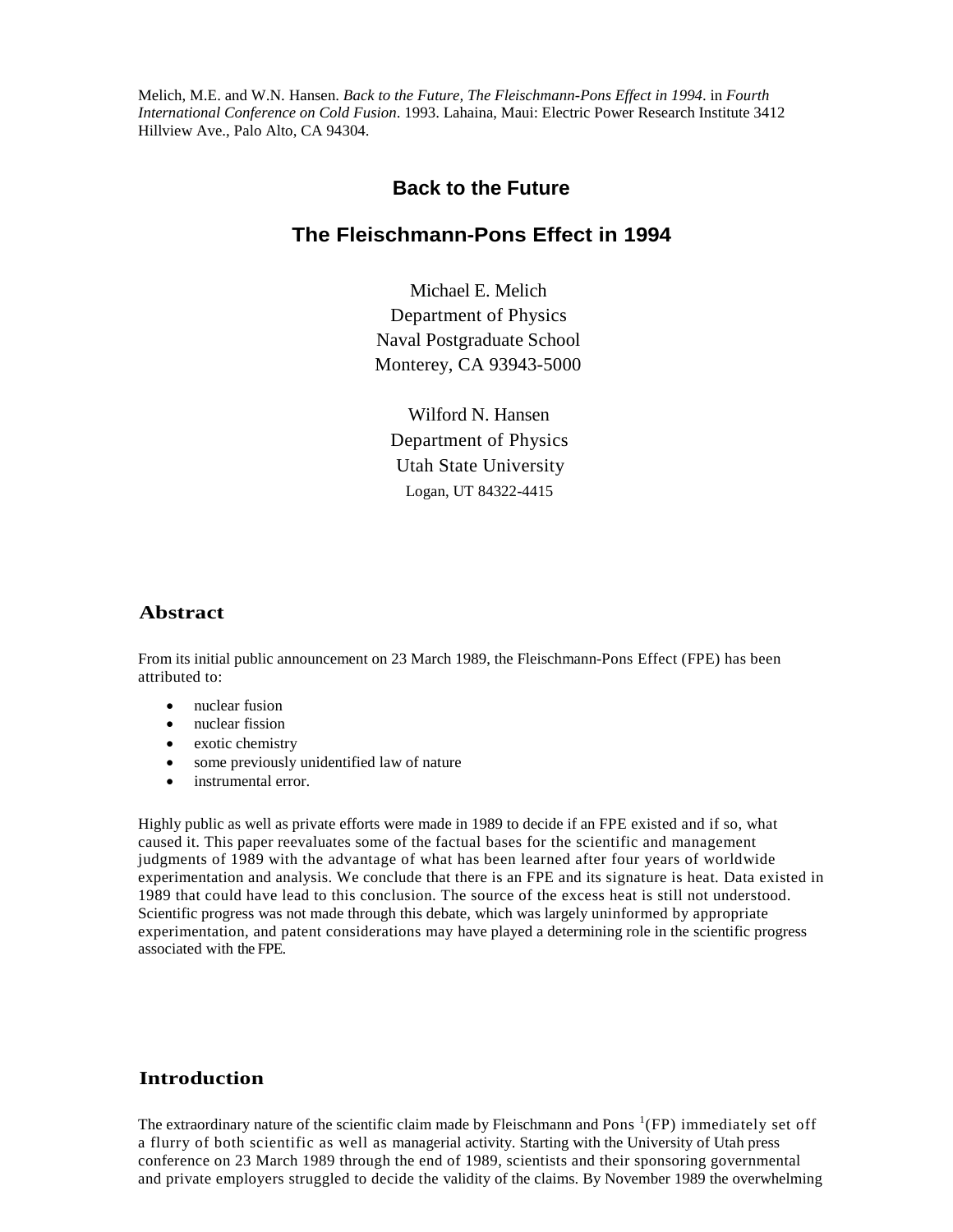official and popular judgement in most of the world was that there was no validity to the FP claims. Despite this, the "cold fusion" saga lives on and a non-scientific cottage industry continues to churn out "explanations" for the "facts" of the "cold fusion" saga. Strikingly absent from most of these explanations is any examination of the raw experimental data collected before December 1989, which presumably were the primary source of "fact" for determining the validity of the FPE.

The focus of our analytical efforts has been and continues to be the soundness of the 1989 conclusions concerning FPE validity. At the Second International Conference on Cold Fusion at Como, Italy one of us (WNH) reported his analysis for the State of Utah of some early Fleischmann and Pons experimental data. Some of our reconstruction and analysis of Harwell Laboratory's<sup>2</sup> isoperibolic calorimetry was reported in the Proceedings of the Third International Conference on Cold Fusion at Nagoya, Japan3. We have gained access to other sets of raw data from the 1989-90 period and have also benefited from retrospective analysis efforts undertaken and published in the past years<sup>4-6</sup>.

Inevitably in "scientific archeological" expeditions such as ours, a perspective evolves which was not available either to those who did the experiments or to those who immediately tried to draw implications from the results. This paper addresses, with benefit of hindsight, what might have been in 1989 had we known then what we know now. Or, as our title suggests, how might 1989 have turned out if we had had the benefit of these "future" four years of understanding?



#### **FP Effect Validity - What is meant?**

There are two sets of criteria that have been in play from the beginning -the scientific criteria and those associated with patents. It was commonly *assumed,* particularly since the FPE was presented in a public press conference, that the most important criteria were those of science, yet a careful examination of what was made available in 1989 suggests that patent criteria were primary. Although there is a relationship between the two they are not the same and have quite different requirements, (see Figure 1) Broadly speaking the scientific community has no secrets while the technological and commercial communities depend on secrecy or controlled access to information to derive competitive advantage. The United States Constitution created a monopolistic property right for inventors and the price to inventors was "public disclosure" of their invention. Thus, an inventor has no incentive to *publicly* describe his invention until such time as a patent is issued, further, the procedures for getting a patent in the United States assume secrecy from the time of application until issuance.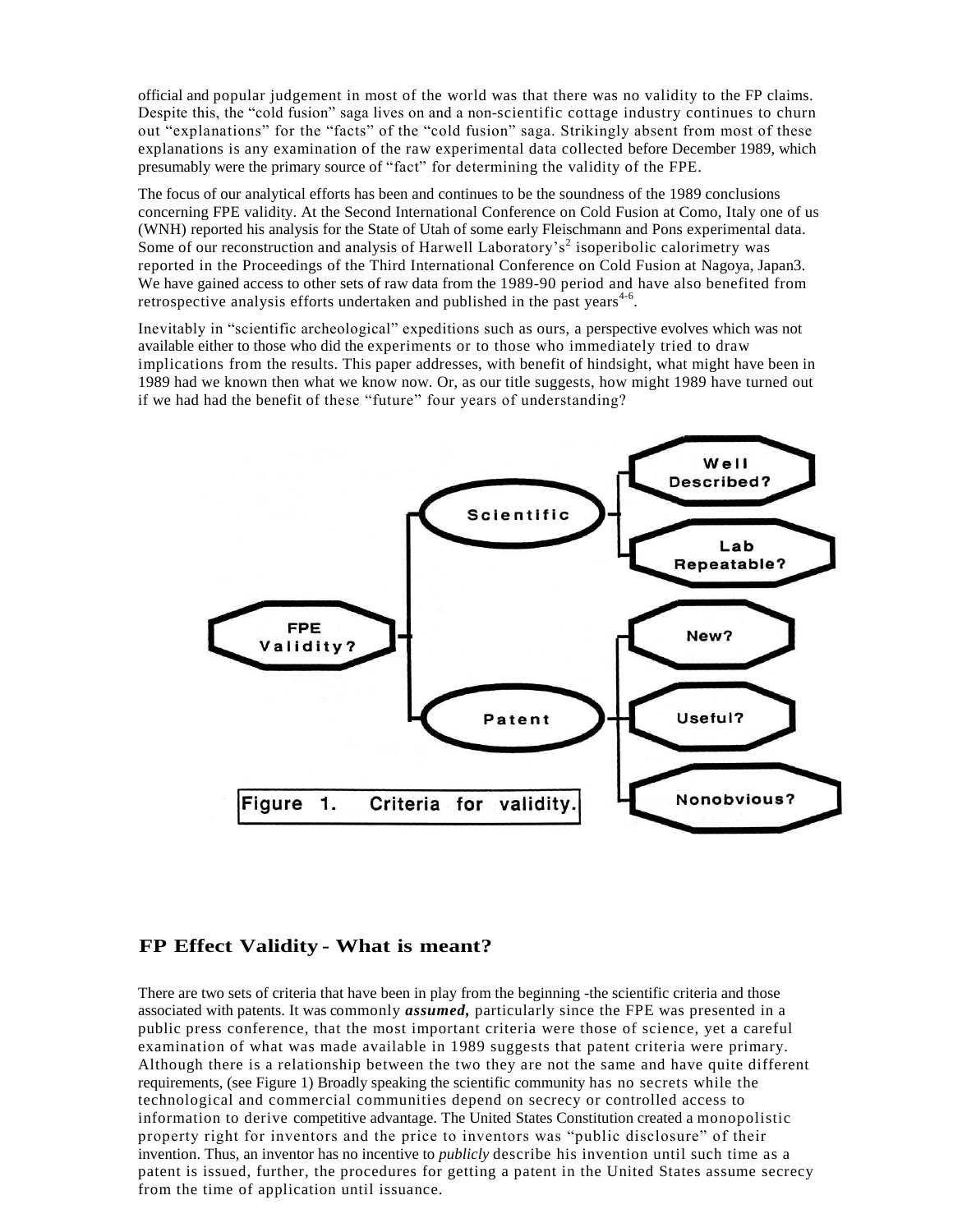To receive a patent an inventor must have produced something that is "New" and "Useful". Two hundred years of court cases and legislation have tried to grapple with what these words mean. "Newness" has been so difficult to define that an additional criteria "Nonobviousness" found its way into the law in 1952. Today an invention is "New" if there is no prior invention which conflicts with the "new invention"; and, if it wasn't obvious to a "Person having ordinary skill in the art" - Mr. Phosita, in the legal jargon. The "Usefulness" criteria is the juncture of the scientific and patent criteria. An invention can be Useful only if it can operate to perform its intended task, thus, an invention that violates the laws of nature can't operate—hence it can't be useful.

The scientific validity criteria in Figure 1 serve different needs in science. If a phenomena is "well described" then scientists can use each other's experiences without always having to repeat them, i.e., a good "theory" compactly represents and extends limited experience. Absent good "theory" the scientist must go back to the laboratory to find out what was "really meant". If he can't perform your experiment, i.e., repeat it, then he can't have confidence that he knows what your claimed phenomena are.

To the extent there was any official application of "scientific" criteria to the FPE it started with the commissioning on 24 April 1989 by the Secretary of Energy, James D. Watkins, of a special assessment by the Energy Research Advisory Board (ERAB)?. The ERAB assessment team was to be formed and an interim report provided by 31 July 1989 with a final report by 15 November 1989. A fuller, non-bureaucratic discussion of the workings and reasoning of the ERAB team and the meaning of their report is given in Huizenga<sup>8</sup>.

# **Cold Fusion Patentability Assessment of the U.S. Patent and Trademark Office**

In his Annual Report for Fiscal Year 1992 the Commissioner of Patents and Trademarks reported:

#### **Emerging Technology - Cold Fusion**

Although cold fusion has been the subject of much skepticism in the scientific community, it continues to be an active area of research in the United States and other countries. Since the concept of cold fusion has come into recent prominence, over 200 applications mentioning it have been filed at the USPTO. The USPTO has not issued a patent for any application claiming cold fusion or claiming a process relying on cold fusion. These applications have been routinely rejected under 35 U.S.C. 101 and/or 35 U.S.C. 112.

The basic position of the USPTO in making its rejections seems to be:

- (1) The inventions can't be useful because the scientific community, particularly as summarized by the ERAB assessment team, has established that there is no "cold fusion", (35 U.S.C. 101);
- (2) Because there is no FPE, it is "impossible in any specification to describe the claimed invention in a manner which is enabling to one who is skilled in the art. That is, no inventor is capable of writing an enabling description. (35 U.S.C. 112).

The USPTO may also be rejecting applications using a third argument:

(3) Any claims by the inventors for new apparatus and methods are already to be found in the prior electrochemical art. Thus, all the claims of the inventors are "obvious" being a mere repetition of prior invention of electrochemists or other Mr. Phosita. As with (1) and (2) above this logic depends upon the non-existence of an FPE. If there is an FPE it would be a surprising result and thus this foundation for rejection would not stand.(35 U.S.C 102(exact duplication) or 35 U.S.C. 103(obvious extension)).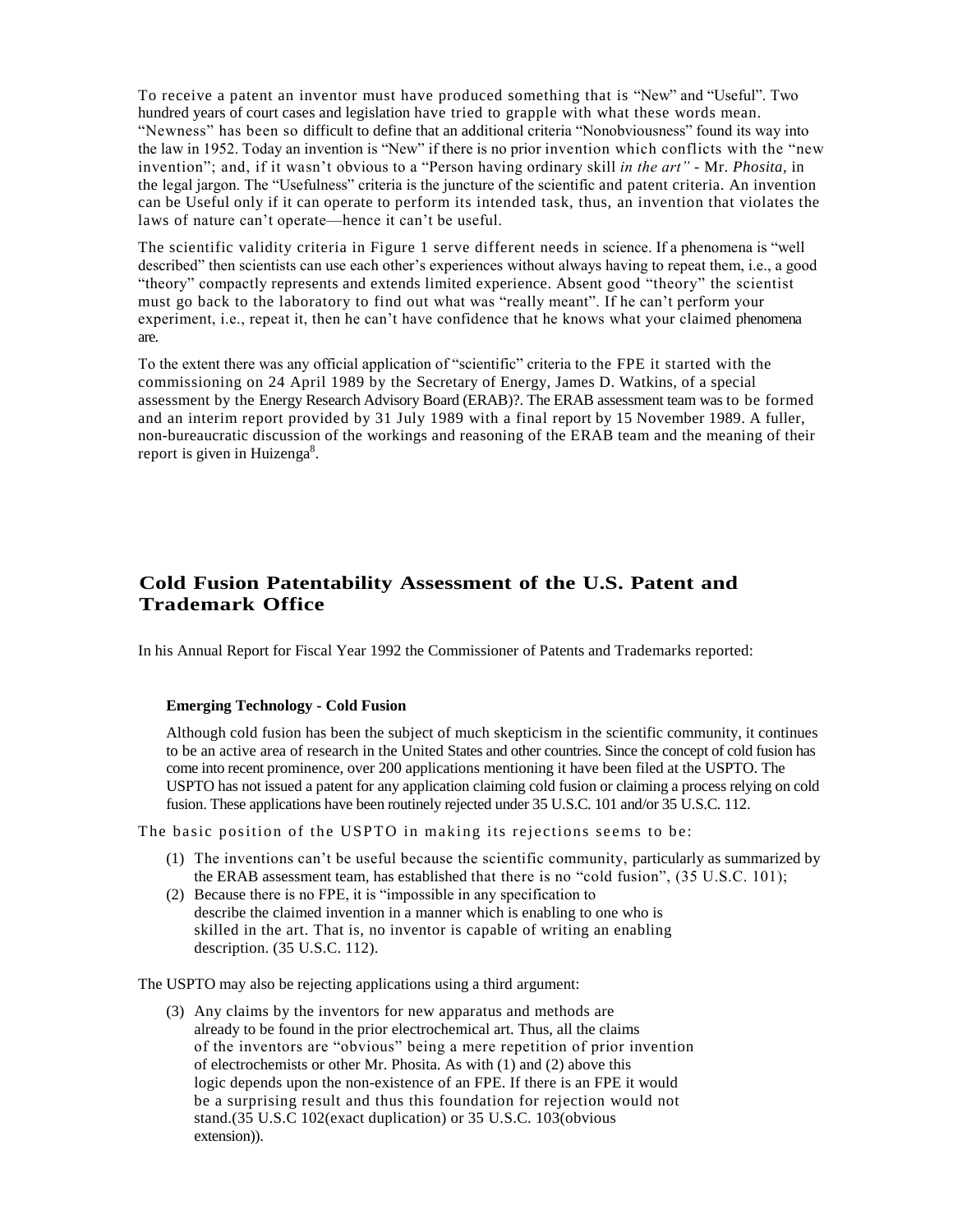# **Reprise of Some Experimental Evidence of 1989 for the FPE**

The following table lists papers based on data collected in 1989. They are used to illustrate various features of the evidence produced but not necessarily available in 1989. Each set of work is briefly discussed in the labeled paragraphs that follow.

| Experiment-Reported                                 | Exp. Start             | Finished          | <b>Excess</b>               | $\pm$ (Power)               |
|-----------------------------------------------------|------------------------|-------------------|-----------------------------|-----------------------------|
| $[FP1 - 10$ Apr 89                                  | NA.                    | March 89          | $KJ-MJ$                     | <b>NA</b>                   |
| Lewis, et al. <sup>10</sup> - 17 Aug 89             | early Apr 89           | early May 89 zero |                             | $\pm 6\% \text{ P}_{input}$ |
| Williams, et al.2 -23 Nov 89 mid-Mar 89             |                        | late July 89      | zero                        | various                     |
| • 16 FPH calorimeters                               | 17-26 Apr 89 29 May 89 |                   | inconclusive $\pm$ 5-10% of | $P_{input}$                 |
| • 1 Isothermal calorimeter                          | 17 Apr 89              | 25 July 89        | zero                        | $< 1\%$ P <sub>input</sub>  |
| $\sqrt{\text{Amoco}^{\frac{12}{}}}}$ -19 March 1990 | Apr 89                 | 18 Dec 89         | 50KJ                        | $< 1\%$ P <sub>input</sub>  |
| $\bullet$ Trial cell 0                              | Apr 89                 | June 89           | KJ                          | <b>NA</b>                   |
| $\cdot$ Trial cell 1                                | June 89                | Aug $89$          | KJ                          | <b>NA</b>                   |
| • Closed, flow cell 2                               | 24 Oct 89              | 18 Dec 89         | >50KJ                       | $\pm 0.001W$                |

Fleischmann and Pons (FP). First, the FPE was described in a "preliminary note" that is a remarkably dense 7 pages and extraordinary for its claims. It was written in one afternoon and to expedite publication the authors never saw the final galley proofs. It provided very few details about the design of the electrochemical ceils or other information to educate experimenters in the subtlety of the experiment. In particular, the duration of an experimental cycle and other crucial information was not published in the scientific literature until FP's paper<sup>9</sup> was submitted 21 December 1989. Note that FP had completed a patent application, which remains publicly unavailable to this day, prior to submission of their "preliminary note"<sup>1</sup> - which had been received by the Journal of Electroanalytical Chemistry on 13 March 1989 and in revised form 22 March 1989, all prior to the press conference.

Lewis, et al, CalTech. Lewis, et al<sup>10</sup> attempted replication of the FP experiment but lacked detailed information about FP's experimental design. The California Institute of Technology Summer 1989 alumni magazine *Engineering & Science* <sup>11</sup> contains the most detailed published description of the design of the calorimeters and procedures used by Lewis, et al.<sup>6</sup>. It is not possible using the published record to do an accurate comparative analysis of these attempted replications of the FP experiments. It appears that the Lewis group never had an experimental cycle longer than 18 days. Further, the quality and maturity of their calorimeters, their experimental design, and the analysis of their results make their published work of historical but not scientific interest in establishing or rejecting the FPE. It is also worth noting that Lewis, et al were highly visible $11$  in the popular press and were subjected to and major participants in the pressures of the intense public relations firestorm that had started on 23 March 1989.

Williams et al, <sup>2</sup> Harwell. By reputation in the scientific community Williams, et al2 at Harwell in England conducted the most careful and complete replication trials of the FPE heat experiments. Their "replication" of the FP experiments using their sixteen Fleischmann-Pons-Hawkins (FPH) calorimeters represented a very good first effort to explore the parameters of electrode size, effects of light and heavy water, different electrolytes, and extended measurement cycle times. The FPH cells were operated for over 40 days throughout which period the experimental team was under great pressure to complete the experiments, produce conclusions and ultimately provide a written report. This pressure produced an immature understanding of the error characteristics of their FPH cells. A second calorimeter, the isothermal or so-called plutonium calorimeter, was also set up to measure heat produced in an electrolytic cell of design radically different than those of FP. Although much has been made of the measurement accuracy of this isothermal calorimeter, there was only one such instrument in existence and the detailed behavior of the installed electrochemical cell was never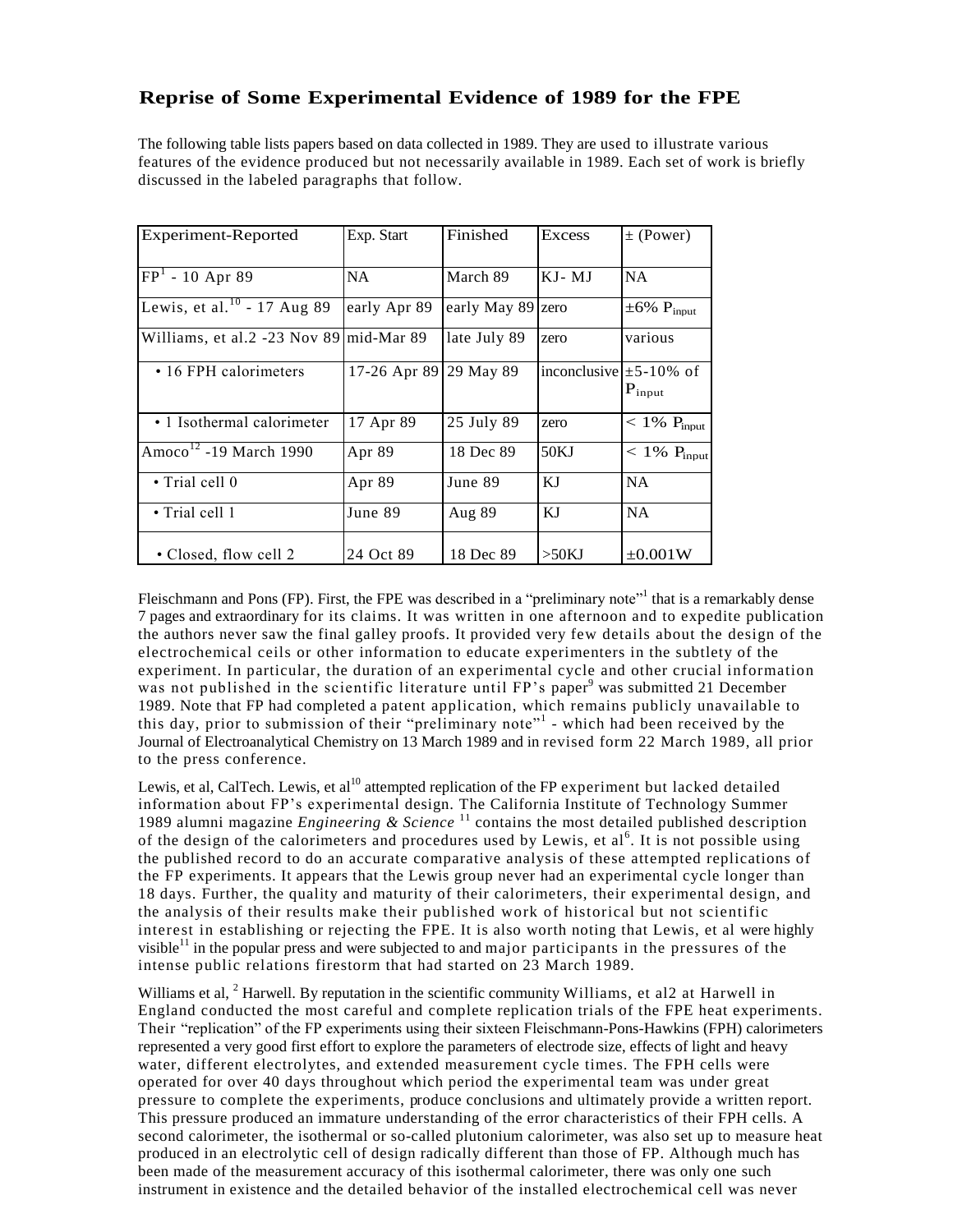researched. For example, the cell potentials in this cell seem unaccountably low for the operating current densities used, particularly when compared to the geometry and electrolyte of their FPH cells. As with Lewis, et al., the Harwell group operated under extreme public scrutiny and had little opportunity to revisit and reanalyze and mature their instruments or procedures.

Amoco<sup>12</sup>, Non-public report of internal 1989 work. In March 1993 the Research Department of the Amoco Production Company provided us with a copy of their internal report of work on the FPE they performed in 1989. Unlike most other research groups trying to do science under the glare of publicity, the Amoco team was able in 1989 to complete three iterations of experimentation, learning in each iteration how to improve and mature their experimental instruments and designs. The result of their 24 Oct-18 Dec 1989 experiment showed that an FPE experiment in a closed, flow calorimeter produced unaccountably large steady levels of heat, as well as bursts of heat, at magnitudes 100 to 1000 times greater than instrumental error. The cumulative net gain in energy was in excess of 50KJ. Further, the tritium level in the electrolyte at experiment start was  $2.5 \pm 1.0$  pcurie/mL, while at the end of the experiment this had increased to 7.4  $\pm$ 1.1 pcurie/mL; these results were achieved in a closed calorimeter. A complete material accounting was carried out for the water, palladium and lithium and essentially no materials were consumed during the experiment. They note that had the experiment been terminated in less than one month they would have failed to see the FPE. We are urging Amoco to submit this work for publication in a scientific journal.

## **Summary and Observations**

With the cooperation of Fleischmann & Pons, Harwell, Amoco and the State of Utah's National Cold Fusion Institute, we have obtained raw experimental data from FPE experiments performed in 1989. A dispassionate and more leisurely analysis of that data shows that additional, useful information can be extracted from these early data sets. Results of our analyses will be published elsewhere. The 1989 conclusions and assertions about instrumental accuracy, presence or absence of anomalous levels of heat, and the failed appreciation of the subtle nature of these experiments can be seen in hindsight.

As observed by the Amoco researchers, patience was crucial to the success of their experiments. In retrospect, the CalTech and Harwell teams failed to produce "persons having ordinary skill in the art". They did not have the "teachings" of the FPE contained in the Utah patent applications, nor did they spend the time to understand the subtleties of the FPE experiments.

Attaining the level of skill to become a Mr. Phosita for the FPE in 1989 now seems beyond the reach of a group conducting crash experimentation in the full glare of public scrutiny. The pressure to perform produced:

- experimental cycles that were too short—CalTech;
- experimental cycles too lacking in guidance about the experiment being replicated—all experimenters, since the FP preliminary note<sup>1</sup> was hurriedly produced and short on information for a new field;
- experiments too visible to produce mature, considered scientific judgment - ERAB panel which had an impossible set of deadlines and no established FPE facts, and the CalTech and Harwell teams which operated at full tilt for a short period without adequate contemplation time.

The 1989 attempts by the ERAB and other public review groups to discern the "facts" of the FPE demonstrates how weak a process advisory panels can be when faced with masses of "preliminary" notes", strict reporting deadlines, anecdotal evidence from laboratory visits where experiments are not actually in progress, and where debate is more informed by passion than laboratory experience.

Based upon our evaluation of the 1989 experimental data sets made available to us, we conclude:

- There is a Fleischmann-Pons Effect.
- The experimental signature of the FPE is heat.